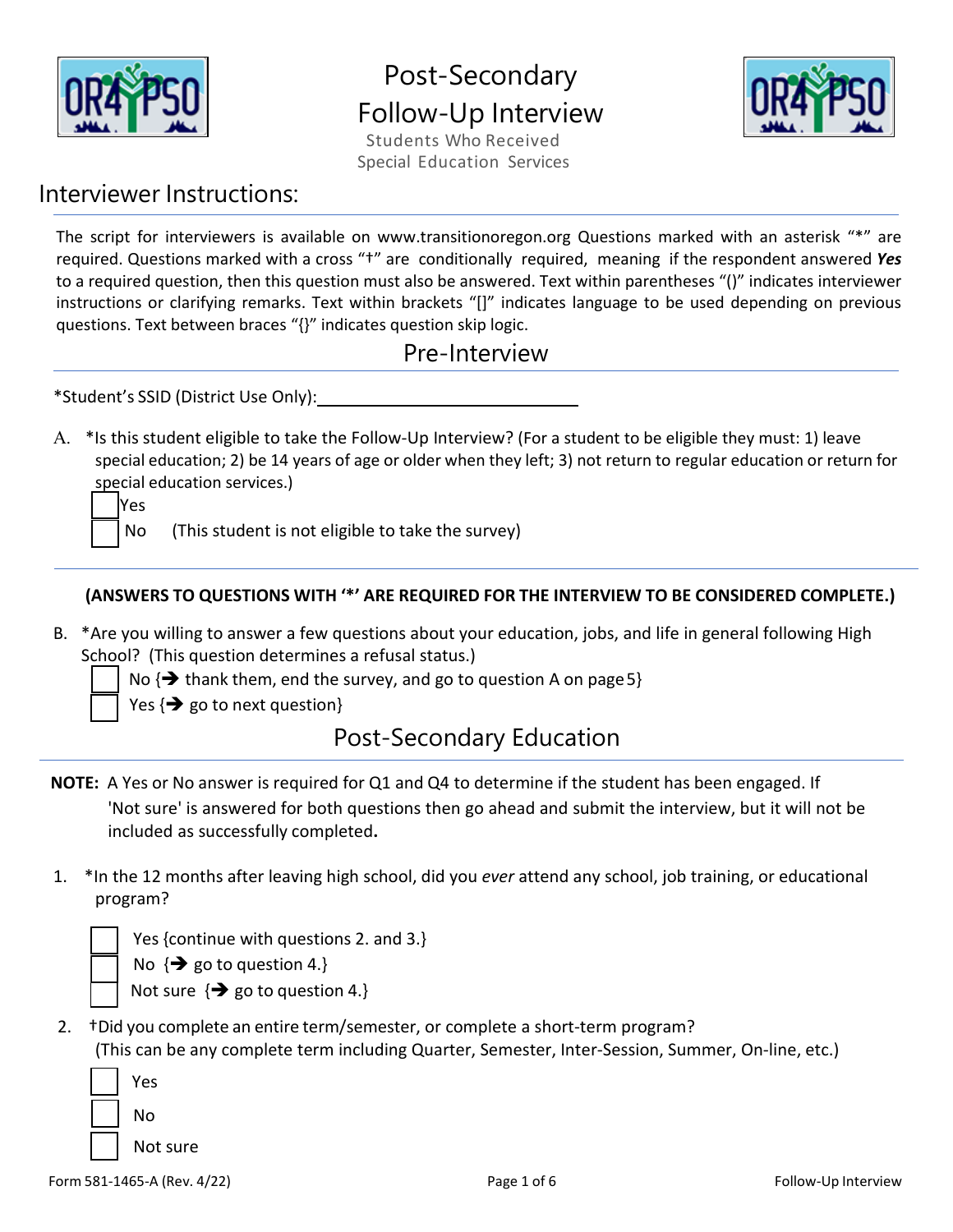|    | you selected if it helps to be sure it was the best choice.)<br>College/University to earn a 4 or more year degree<br>Community/Tech College to obtain a 2-year degree<br>Vocational Tech School - less than 2-year program<br>Short-term education or employment training program<br>High School completion program (e.g. GED)<br>On a mission, AmeriCorps, in the Peace Corps, etc.<br>Don't know/No answer |                                                                       | 3. +What type of training, program, or school was it? (Wait for answer, check box below, and read the option                                                                                                        |
|----|---------------------------------------------------------------------------------------------------------------------------------------------------------------------------------------------------------------------------------------------------------------------------------------------------------------------------------------------------------------------------------------------------------------|-----------------------------------------------------------------------|---------------------------------------------------------------------------------------------------------------------------------------------------------------------------------------------------------------------|
|    | NOTE: A Yes or No answer is required for Q1 and Q4 to determine if the student has been engaged. If                                                                                                                                                                                                                                                                                                           |                                                                       |                                                                                                                                                                                                                     |
|    |                                                                                                                                                                                                                                                                                                                                                                                                               |                                                                       | 'Not sure' is answered for both questions then go ahead and submit the interview, but it will not                                                                                                                   |
|    | be included as successfully completed.                                                                                                                                                                                                                                                                                                                                                                        |                                                                       |                                                                                                                                                                                                                     |
|    |                                                                                                                                                                                                                                                                                                                                                                                                               | Employment                                                            |                                                                                                                                                                                                                     |
| 4. | *In the 12 months after leaving high school did you ever work?<br>Yes $\{\rightarrow\}$ go to 5. and continue}<br>No $\{\rightarrow\}$ go to 4a. and then question 13.}<br>Not sure $\{\rightarrow\}$ go to 4a. and then question 13.}                                                                                                                                                                        |                                                                       |                                                                                                                                                                                                                     |
|    |                                                                                                                                                                                                                                                                                                                                                                                                               |                                                                       | 4a. +Why haven't you worked since leaving school? (Wait for answer, then check best option from list below.                                                                                                         |
|    | If Other is selected, you must enter details.)                                                                                                                                                                                                                                                                                                                                                                |                                                                       |                                                                                                                                                                                                                     |
|    | $\Box$ Have not found a job.                                                                                                                                                                                                                                                                                                                                                                                  | $\Box$ Medical reason                                                 | $\Box$ Incarceration                                                                                                                                                                                                |
|    | $\square$ Don't want or need to                                                                                                                                                                                                                                                                                                                                                                               | $\Box$ Disability                                                     | $\square$ Baby/Family                                                                                                                                                                                               |
|    | $\Box$ Drugs/Alcohol                                                                                                                                                                                                                                                                                                                                                                                          | $\Box$ No Driver's License                                            | $\Box$ Not Old Enough                                                                                                                                                                                               |
|    | $\square$ Need Skills/Help, Trying<br><b>Other</b>                                                                                                                                                                                                                                                                                                                                                            | $\Box$ In School                                                      | □ Don't Know/No Answer                                                                                                                                                                                              |
| 5. | minimum wage.                                                                                                                                                                                                                                                                                                                                                                                                 | Employer in your community with people with and without disabilities  | tWhere is/was the job? (Wait for answer, check box below, and read the option you selected if it helps to be<br>sure you marked the best choice.) If more than 1 job, answer for job they held 3 months or more, at |
|    | In the military                                                                                                                                                                                                                                                                                                                                                                                               |                                                                       |                                                                                                                                                                                                                     |
|    |                                                                                                                                                                                                                                                                                                                                                                                                               | Small group (in community with 2-8 individuals and paid minimum wage) |                                                                                                                                                                                                                     |
|    | In supported employment (wage support to employer)                                                                                                                                                                                                                                                                                                                                                            |                                                                       |                                                                                                                                                                                                                     |
|    | Self-Employed                                                                                                                                                                                                                                                                                                                                                                                                 |                                                                       |                                                                                                                                                                                                                     |
|    | Family Business (e.g. farm, store)                                                                                                                                                                                                                                                                                                                                                                            |                                                                       |                                                                                                                                                                                                                     |
|    |                                                                                                                                                                                                                                                                                                                                                                                                               | In sheltered employment (most workers have disabilities)              |                                                                                                                                                                                                                     |
|    | Employed while in jail or prison                                                                                                                                                                                                                                                                                                                                                                              |                                                                       |                                                                                                                                                                                                                     |
|    | Don't know/No answer                                                                                                                                                                                                                                                                                                                                                                                          |                                                                       |                                                                                                                                                                                                                     |
|    |                                                                                                                                                                                                                                                                                                                                                                                                               |                                                                       |                                                                                                                                                                                                                     |
|    |                                                                                                                                                                                                                                                                                                                                                                                                               |                                                                       |                                                                                                                                                                                                                     |

6. †What is/was the name of the business or company you work/worked for? (Enter the name of the company (e.g., Walmart, Fred Meyer, etc.). If unknown, enter *Don't know/No answer*.)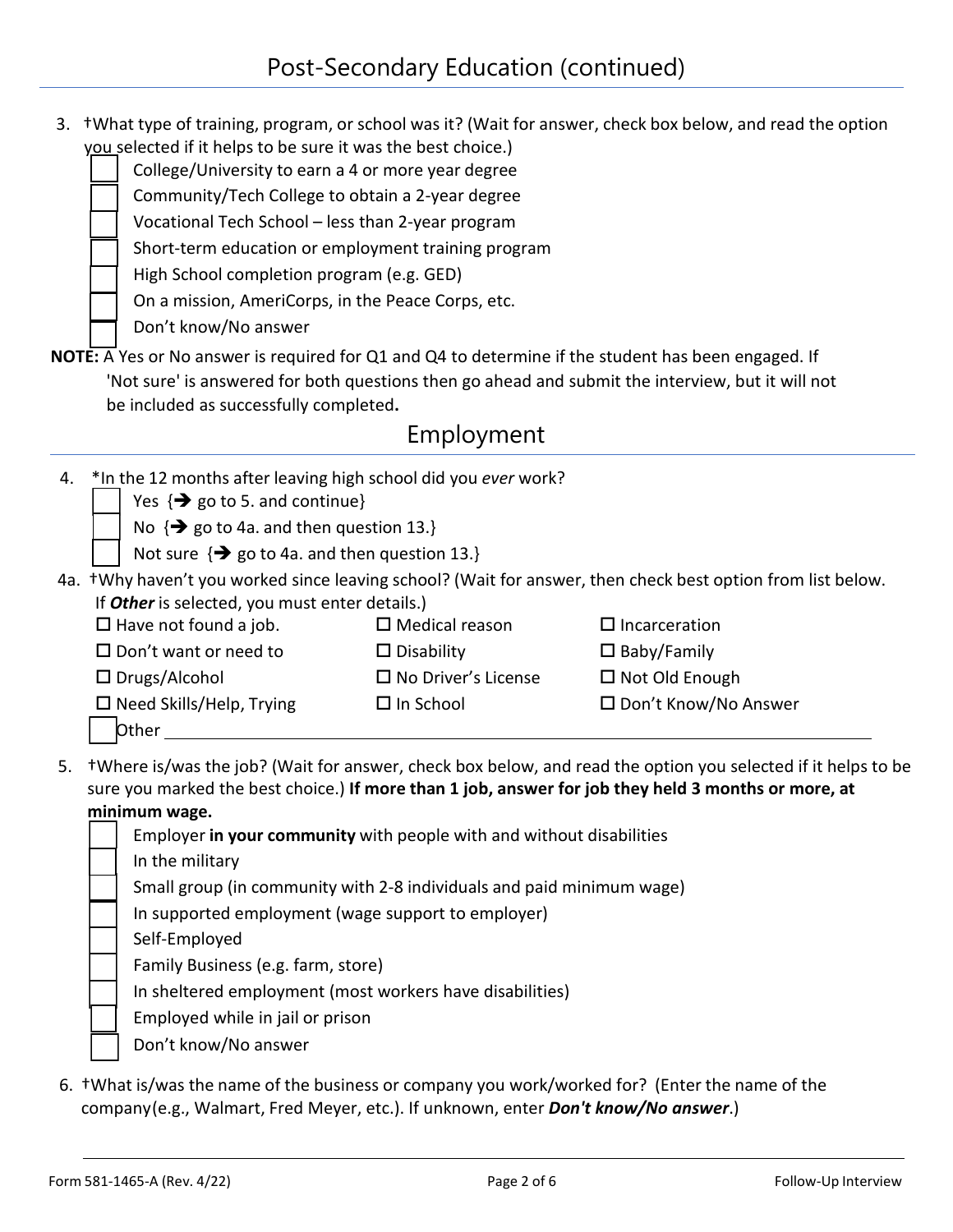7. †During the 12 months after leaving high school, did you work for a total of 3 months (about 90 days)? (NOTE: Days do not need to be in a row)

| Yes      |
|----------|
| N٥       |
| Not sure |

8. †Did you work, on average, at least 20 or more hours per week? (Hours may vary week to week)

| Yes      |
|----------|
| N٥       |
| Not sure |

9. †What City/Town did you work in? (New 2022: City/Town drop-down list with minimum wage provided, use the minimum wage listed to assist with answering the question 9b.; if *OTHER,* answer 9a.)

\_\_\_\_\_\_\_\_\_\_\_\_\_\_\_\_\_\_\_\_\_\_\_\_\_\_\_\_\_\_\_\_\_\_\_\_\_\_\_\_\_\_\_\_\_\_\_\_\_\_\_\_\_\_\_\_\_\_\_\_\_\_\_\_\_\_\_\_\_\_\_\_\_\_\_\_\_\_\_\_\_\_\_\_\_\_\_\_\_\_

9a. †What OTHER City/Town and State do you work in? (Only enter information here if the City or Town is not in the drop-down list in the previous question.)

\_\_\_\_\_\_\_\_\_\_\_\_\_\_\_\_\_\_\_\_\_\_\_\_\_\_\_\_\_\_\_\_\_\_\_\_\_\_\_\_\_\_\_\_\_\_\_\_\_\_\_\_\_\_\_\_\_\_\_\_\_\_\_\_\_\_\_\_\_\_\_\_\_\_\_\_\_\_\_\_\_\_\_\_\_

9b. †Are you making at least minimum wage? (Select the answer to this question based on the response to 9. and 9a.)



No Don't Know

Yes

# Additional Data

- $\triangleright$  We are almost done; the next questions ask you about events before and after you left high school.
- 10. Did you have a paid job when you left school?

| Yes      |
|----------|
| N٥       |
| Not sure |

11. While you were in school, did you learn to: [Check all the boxes where the students answer *Yes*.]

i<br>L

 $\overline{\phantom{a}}$ 

 Set Goals? 12. Do you have a driver's license?

where the Second Second Second Second Second Second Second Second Second Second Second Second Second Second Se

Make Choices?

Solve Problems?

Speak up for yourself?

Learner's Permit  $\vert \vert$  Don't know/No answer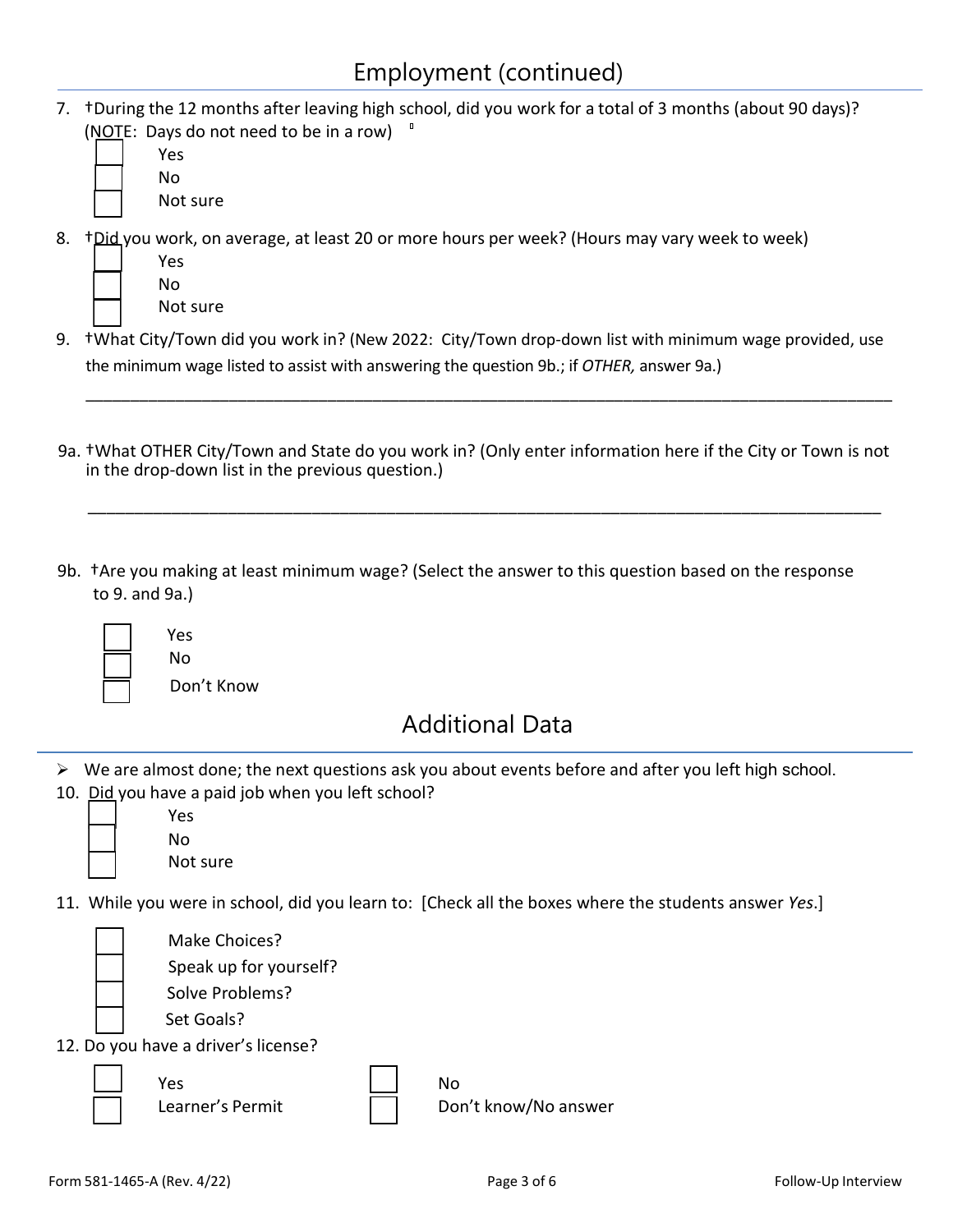#### 13. Where are you currently living?

| With Family          | $\Box$ Campus or Military Base | $\Box$ Independently or with a friend |
|----------------------|--------------------------------|---------------------------------------|
| Homeless             | $\Box$ Foster place/Group home | Jail                                  |
| Don't know/No answer | Other                          |                                       |
|                      |                                |                                       |

## Additional Data (continued)

*I am going to read a list of agencies and ask if you have received assistance from any of them since you left school.*

| Agency                                                                                |            | Have you Received Assistance? |                 |
|---------------------------------------------------------------------------------------|------------|-------------------------------|-----------------|
| 14. (SSI) Supplemental Security Income<br>(SSDI) Social Security Disability Insurance | <b>No</b>  | <b>Yes</b>                    | Not Sure        |
| 15. County Case Management, Brokerage Service                                         | <b>No</b>  | Yes                           | Not Sure        |
| 16. (OVRS) Office of Vocational Rehabilitation                                        | lNo        | lYes                          | Not Sure        |
| 17. (TANF) Temporary Assistance for Needy Families                                    | lNo        | lYes                          | Not Sure        |
| 18. Oregon Trail Card - (SNAP) Supplemental<br><b>Nutrition Assistance Program</b>    | <b>No</b>  | Yes                           | <b>Not Sure</b> |
| 19. College Disability Services at a College or Training<br>Program                   | <b>INo</b> | <b>Yes</b>                    | Not Sure        |
| 20. Loans, Financial Aid                                                              | ΙNο        | Yes                           | Not Sure        |

#### 21. What type of recreation activities do you participate in?

22. If you could tell your school one thing, what would you tell them? (Make a suggestion to help better preparecurrent students for life after high school.) (Prompt: What was most helpful or could have been done better?)

### *We have completed the interview. Thank you for your help!*

REMEMBER: A Yes or No answer is required for Q1 and/or Q4 to determine if the student has been engaged. If 'Not Sure' is answered for both questions then go ahead and submit the interview, but it will not be includedas successfully completed.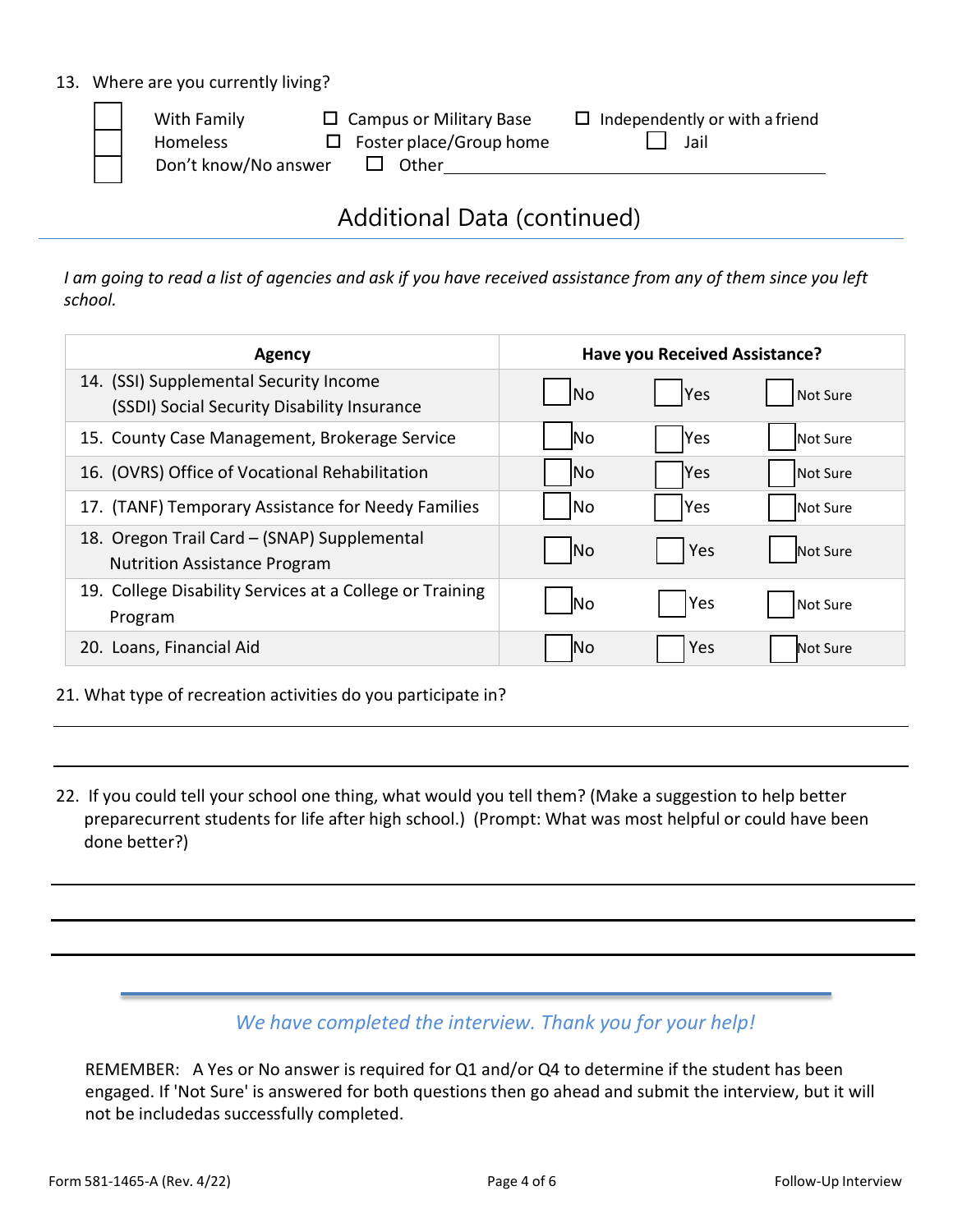# Post-Interview

|                | A. * Are you entering data for this interview from a paper copy?<br>Yes<br><b>No</b><br>$\{$ If you answered Yes to A., please continue with B. below $\}$ $\{$ If you answered No, skip to G. $\}$                              |
|----------------|----------------------------------------------------------------------------------------------------------------------------------------------------------------------------------------------------------------------------------|
|                | B. *Enter the date when the first attempt to contact the student was made.                                                                                                                                                       |
|                |                                                                                                                                                                                                                                  |
|                | D. *How many total attempts to contact the student were made?___________________                                                                                                                                                 |
|                | E. *Enter the name of person entering this data__________________________________                                                                                                                                                |
|                | F. * Enter the position of the person entering these data:                                                                                                                                                                       |
|                | $\Box$ Teacher/Specialist<br>$\Box$ Administrator<br>$\Box$ YTP<br>$\Box$ Paraprofessional/Educational Assistant $\Box$ Secretary/Clerical $\Box$ Other                                                                          |
|                |                                                                                                                                                                                                                                  |
| Η.             | *Interviewer Position:<br>Teacher/Specialist<br>$\Box$ Administrator<br>$\Box$ YTP<br>$\Box$<br>Paraprofessional/Educational Assistant $\Box$ Secretary/Clerical $\Box$ Other<br>$\Box$                                          |
| $\mathbf{I}$ . | *Person Interviewed: [If Other is selected, you must enter the person's relationship to the student.<br>(i.e., Co-Worker, Case Manager, Roommate, etc.)]<br>Family Member/Guardian<br>Student<br>No person interviewed<br>$\Box$ |
|                | J. Add notes or comments here: Include information about who you spoke to, how a question was re-worded<br>(if at all), what probing questions were used (if any), and general impressions about the interview. Keep             |

your note brief.